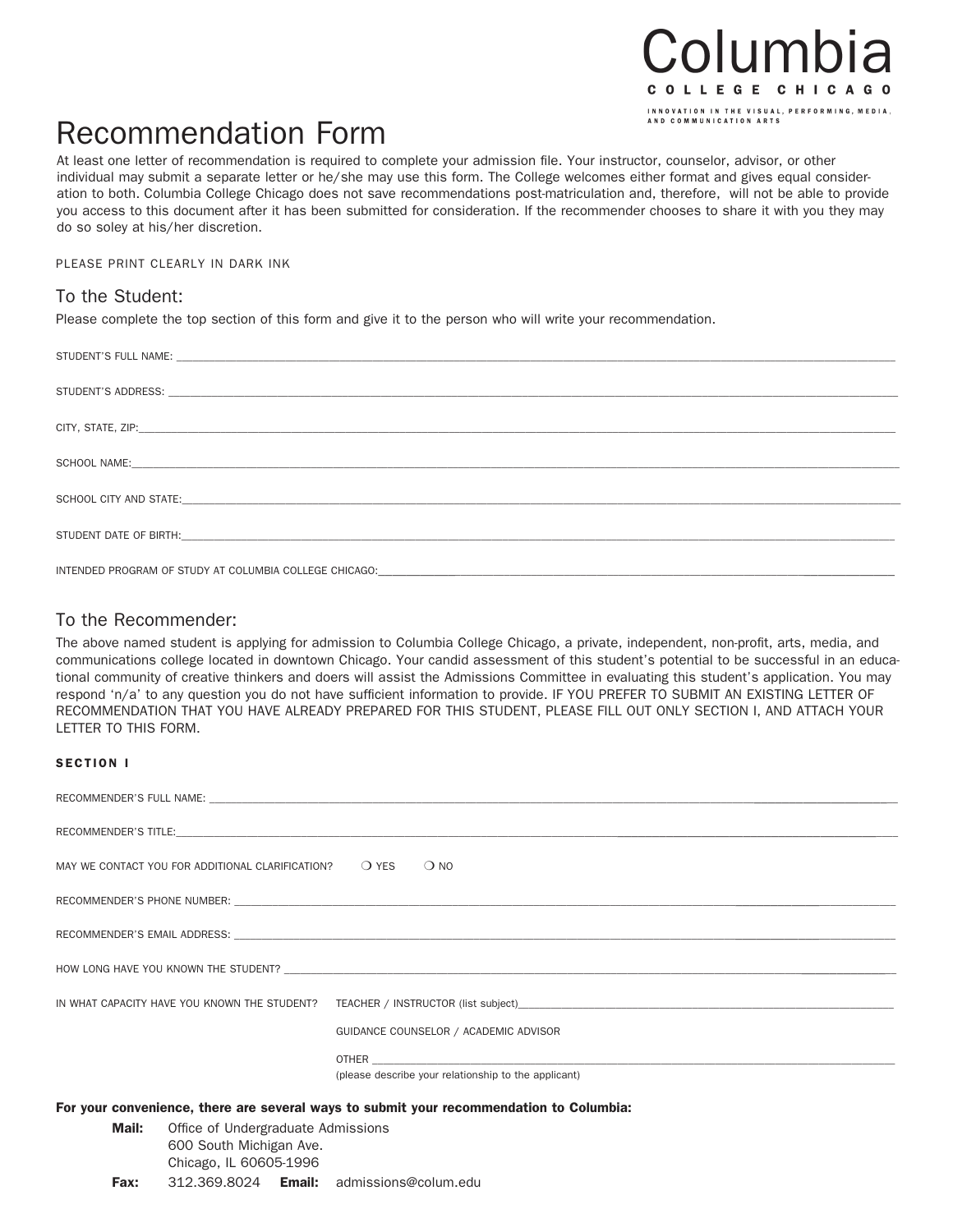#### **SECTION II**

1. Please help us get to know the applicant a little better by describing him/her as a learner. For example, does he/she do best working/learning independently or in groups? Is he/she a leader or a 'quiet contributor'? How does he/she respond to challenges, multiple deadlines, and/or unfamiliar material? What do you believe to be his/her academic or professional strengths? Are there any specific examples you can share?



2. Columbia College Chicago welcomes applications from students at all levels of experience or ability in their chosen area of study. Please comment on the applicant's particular strengths (or on his/her potential and demonstrated interest) in his/her intended field of study. In particular, has your student demonstrated special talent, insight, innovative thinking, focus, and/or commitment to his/her intended college major? Has the applicant received any awards or special recognition related to his/ her intended college major? Are there any specific examples that would help the Admissions Committee better understand the applicant's creative strengths, innovative thinking, or potential?